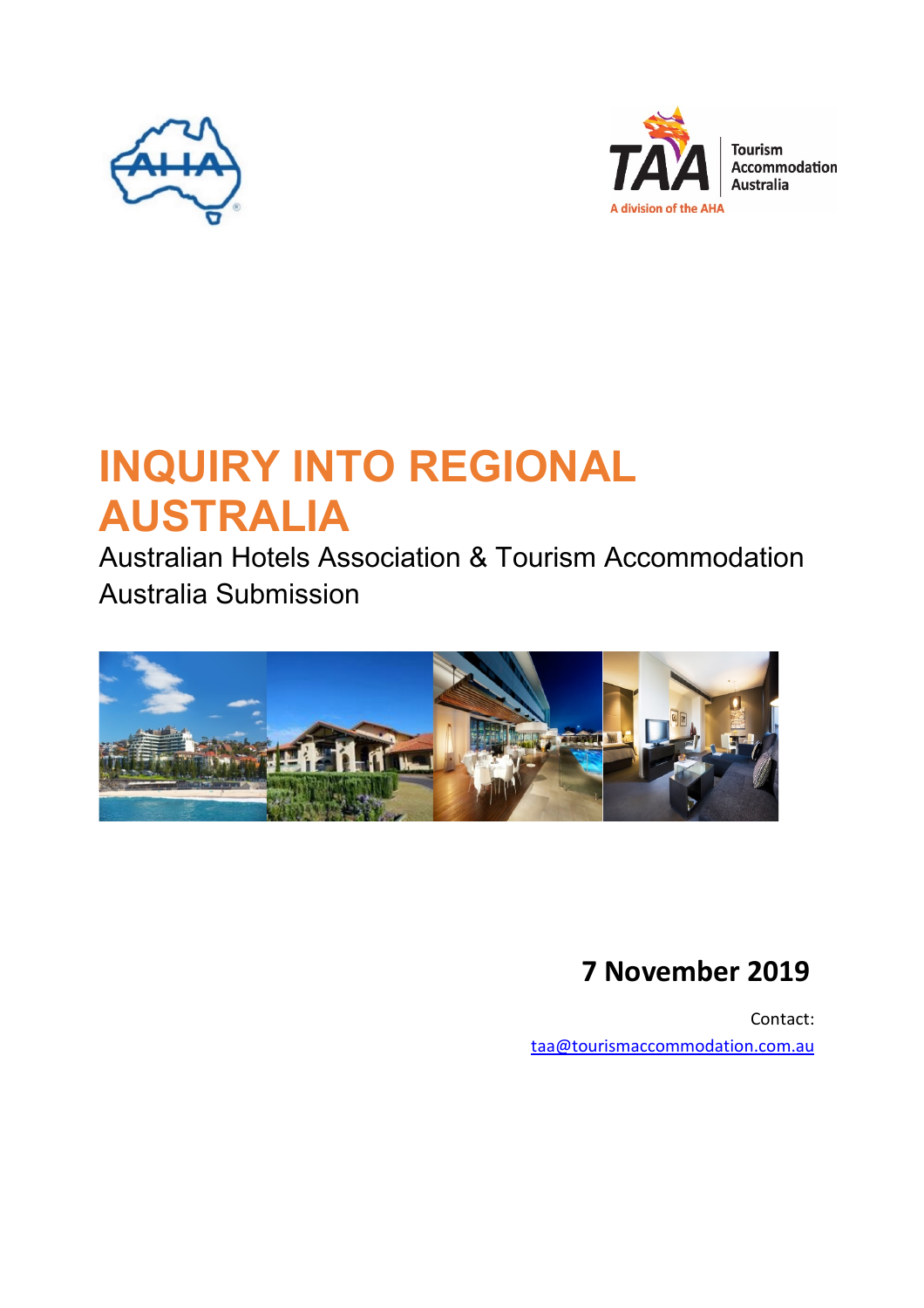### Contents

| AUSTRALIAN HOTELS ASSOCIATION (AHA) & TOURISM ACCOMMODATION AUSTRALIA (TAA)  5 |  |
|--------------------------------------------------------------------------------|--|
|                                                                                |  |
|                                                                                |  |
|                                                                                |  |
|                                                                                |  |
|                                                                                |  |
|                                                                                |  |
|                                                                                |  |
|                                                                                |  |
|                                                                                |  |
|                                                                                |  |
|                                                                                |  |
|                                                                                |  |
|                                                                                |  |
|                                                                                |  |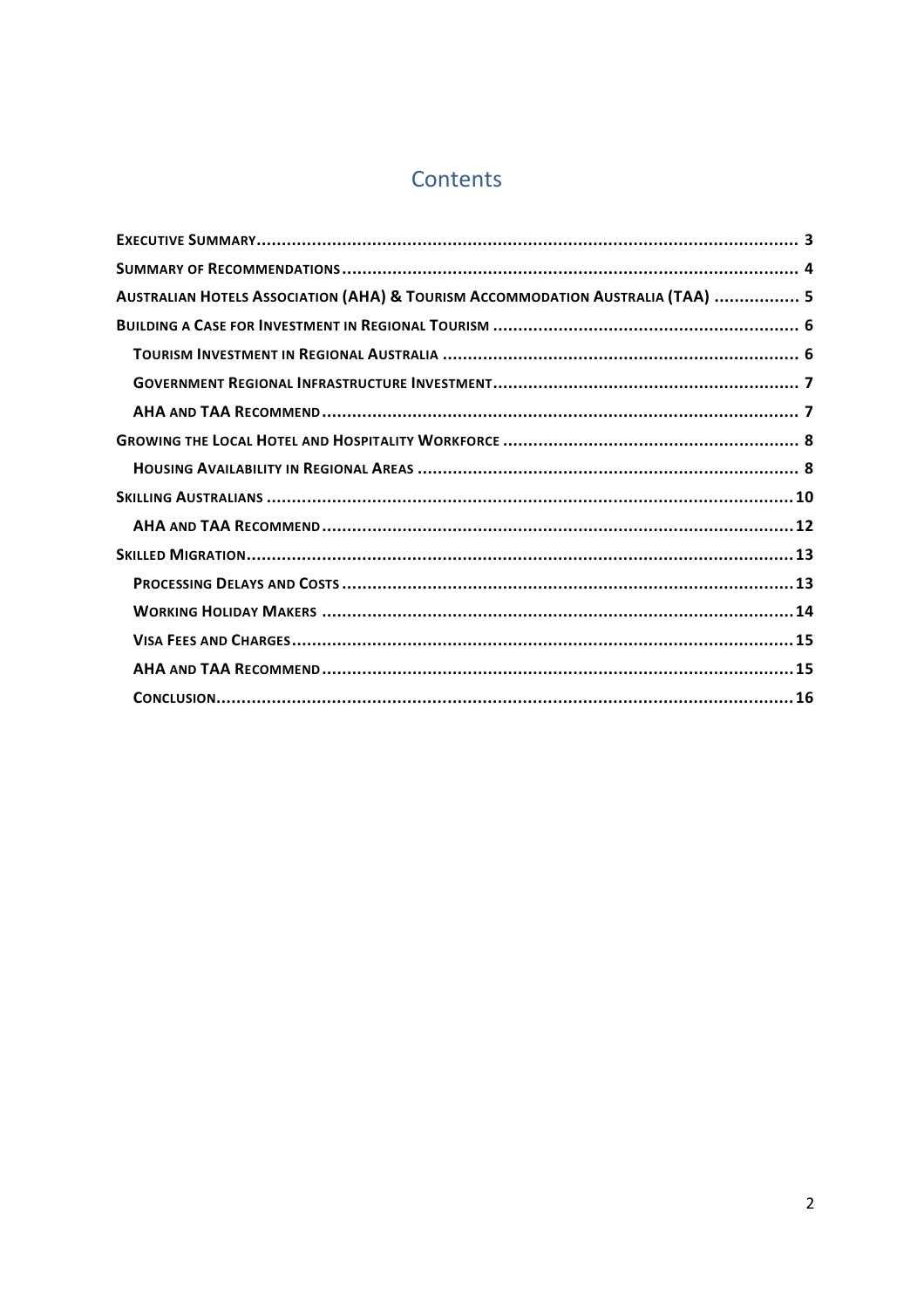#### <span id="page-2-0"></span>**EXECUTIVE SUMMARY**

The Australian Hotels Association (AHA) and Tourism Accommodation Australia (TAA) welcome the opportunity to make a submission to the Select Committee's Inquiry into Regional Australia.

Tourism is recognised as a super-growth industry critical to the future growth and diversification of the economy<sup>[1](#page-2-1)</sup> contributing 3.1% to GDP and 5.2% to employment in 2017–18. Confidence and investment has supported the recent strong performance of the sector which has outpaced the national growth rate for the last three years.<sup>[2](#page-2-2)</sup>

Regional tourism makes a strong contribution to the overall economic success but has great unmet potential. Tourism visitation and consumer demand research have identified a preference for a range of Australian experiences that capitalise on natural assets and experiences which are best found in regional Australia. These include interactions with our native wildlife, enjoying and engaging in activities in natural marine and terrestrial environments or appreciating local food and wine.

There is a strong case for private and public investment in regional tourism infrastructure. Examples include the development of wine museums, hotels, spa and wellness facilities and indigenous operated resorts with capacity for training, and employment. However, future investment must be backed up by government support for increased accessibility and the removal of key barriers, particularly in meeting labour and skills shortages.

Our submission builds the case for the development of tourism as a driver of visitation and investment. It calls for government to recognise the importance of the hospitality and tourism sectors in regional areas and invest in infrastructure and training to ensure that employment opportunities can be created in the regions.

Our members are acutely aware of the workforce shortages in regional locations and we have included their experiences throughout this document for the committee to consider.

<span id="page-2-1"></span><sup>&</sup>lt;sup>1</sup> Deloitte, Positioning for Prosperity? Catching the Next Wave, 2014

<span id="page-2-2"></span><https://www2.deloitte.com/au/en/pages/building-lucky-country/articles/positioning-for-prosperity.html> . <sup>2</sup> Deloitte,Tourism and Hotel Market Outlook, Edition 1, 2019 <https://www2.deloitte.com/au/en/pages/consumer-industrial-products/articles/tourism-hotel-outlook.html> .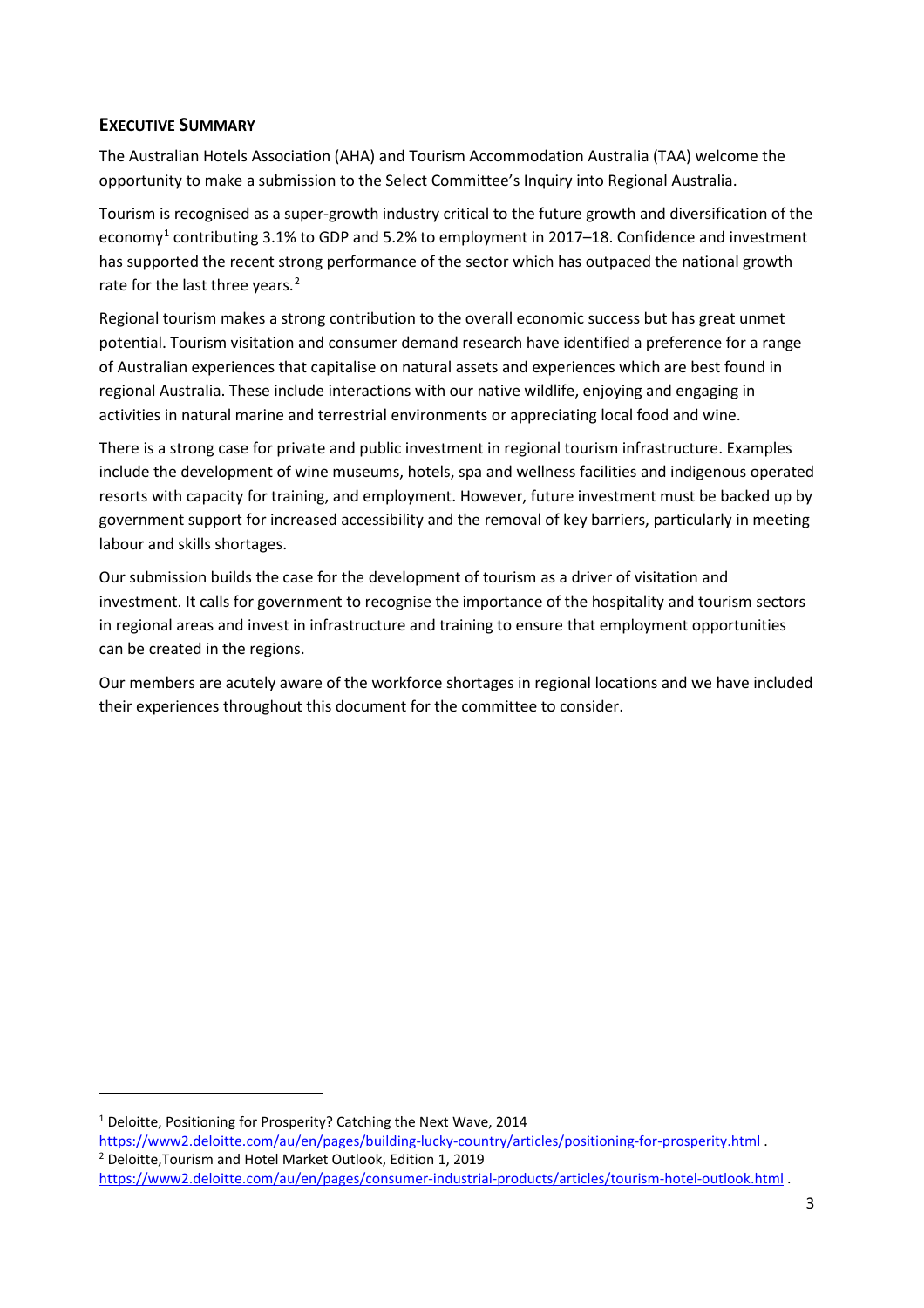#### **SUMMARY OF RECOMMENDATIONS**

#### **IMPORTANCE OF REGIONAL TOURISM**

- Government continue to invest in tourism-related infrastructure and facilities in regional areas to stimulate growth of visitation.
- Make a commitment via resources to enable the promotion of regional areas to potential overseas visitors.
- Continue to provide funding under the Building Better Regions Fund to facilitate growth in regional tourism infrastructure.

#### **SKILLING AUSTRALIANS**

- Government to coordinate and facilitate connections between schools, training providers, and industry to better develop skills-based education.
- Government provide funding support for industry led initiatives that both promote the sector and provide actual pathways into the sector.
- Reverse the funding decline in VET and review VET Student Loans to widen their availability and make them competitive with higher-education loans.
- Consider incentives and initiatives to attract more Australians into the industry such as:
	- o Work with industry to identify pre-apprenticeship programs;
	- o Continue to provide incentives for employers who hire adult apprentices, and revise wording of the Adult Apprenticeship incentive to be in line with the modern award, rather than the National Minimum Wage.

#### **SKILLED MIGRATION**

- Government continue to engage with industry in determining workforce shortages, including regular consultation i.e. the Traffic Light Bulletin and approaching relevant industry bodies.
- Recognise that skilled migration is crucial in meeting labour and skills shortages in the tourism and hospitality sectors by ensuring policy settings are put in place that facilitate fast and reliable skilled migration:
	- o Halve the Skilling Australians Fund levy (SAF) to \$600 for small business and \$900 for large businesses for each sponsored temporary migrant, in recognition of the already significant costs associated with accessing overseas labour.
	- o Maintain the Accredited Sponsorship Programme that recognises employers who operate with integrity by providing faster processing times.
	- $\circ$  Conduct regular audits to identify issues that cause delays in processing times and implement stated time frames for processing, providing regular updates on how these are being achieved.
- Maintain flexibility in the skills list but introduce caveats to protect against integrity concerns.
- Maintain the inclusive nature of the WHM visa but improve competitiveness in terms of processing times.
- Hospitality/Tourism to be added as an approved industry to enable WHMs to complete their specified work in resorts, hotels, and pubs.
- Commence benchmarking visa fees and charges and processing times to ensure we remain competitive as a tourist destination.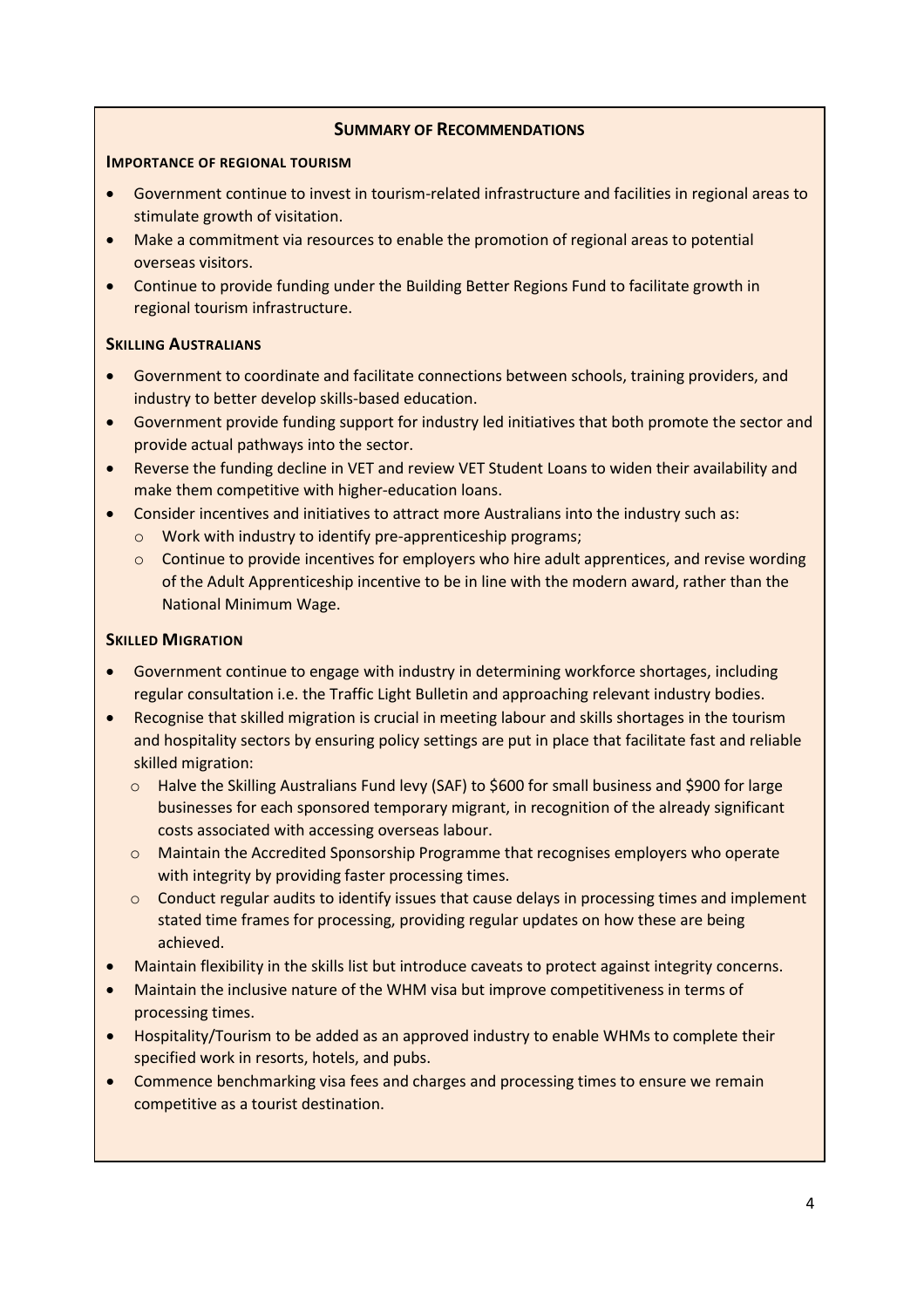#### <span id="page-4-0"></span>**AUSTRALIAN HOTELS ASSOCIATION (AHA) & TOURISM ACCOMMODATION AUSTRALIA (TAA)**

The AHA and TAA are the peak industry bodies representing Australia's tourism, hotel accommodation and hospitality industry. Our membership is diverse and serviced by a network of branches based in every state and territory, plus a Canberra-based National Office.

Our membership is diverse and represents licensed businesses from small bars, restaurants, taverns, pub-style hotels through to three, four and five-star international accommodation hotels located in each state and territory.

Our role is to represent the business and commercial interests of our members through services, advocacy and policies that reflect the best interests of our members. We are committed to ensuring the future development and growth of the sector within Australia's vibrant tourism industry.

The AHA and TAA recognises the importance of working with government departments and stakeholders and we have a demonstrated history of achievement in working with national, state and local government agencies, law enforcement agencies, educators, universities, and other organisations.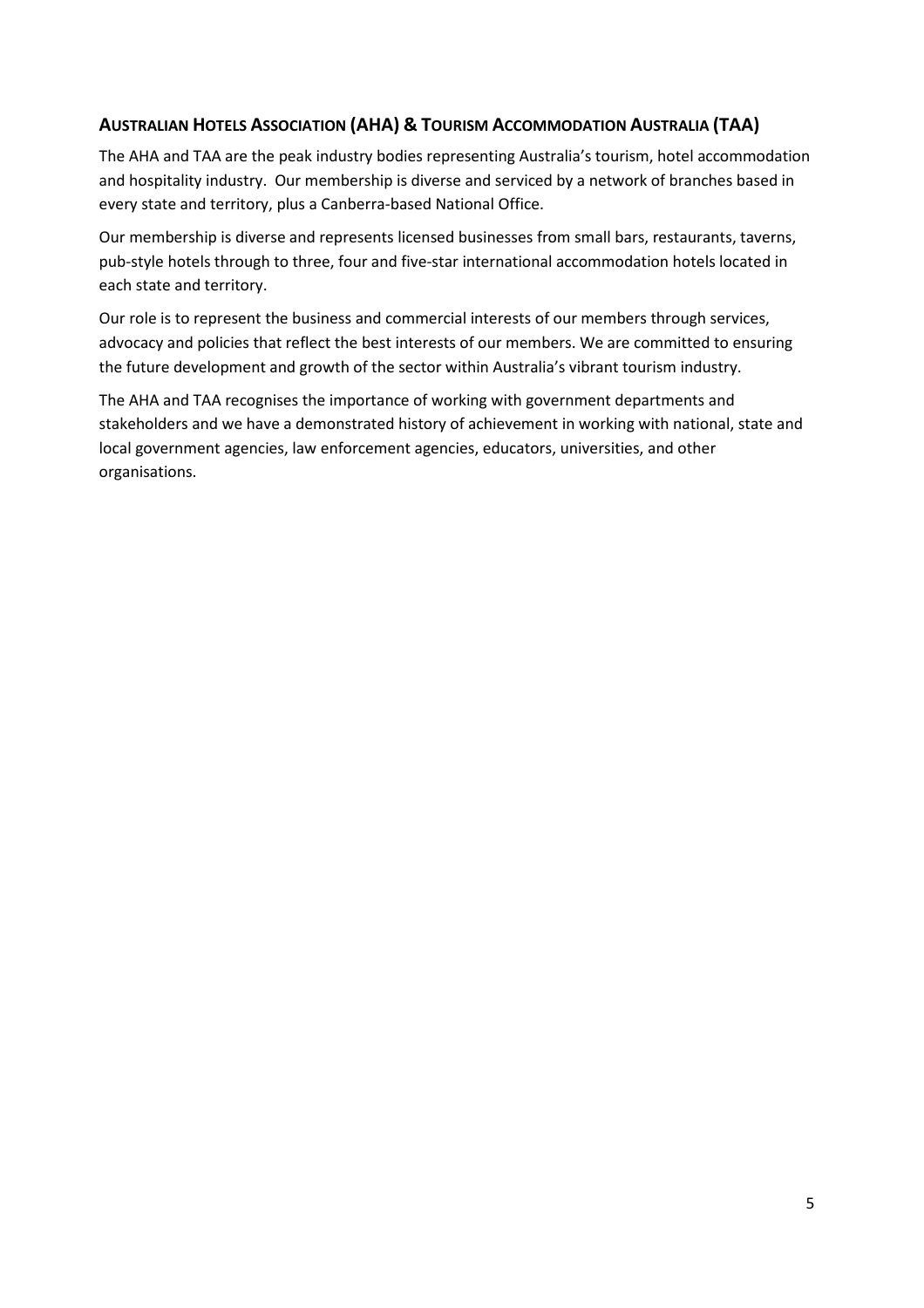#### <span id="page-5-0"></span>**BUILDING A CASE FOR INVESTMENT IN REGIONAL TOURISM**

Tourism is a significant contributor to the national economy and is recognised as a future growth industry and diversifier of the economy. In 2017–18, Australia generated \$57.3 billion in direct tourism GDP, representing growth of 5% over the previous year. [3](#page-5-2) However, regional tourism is underperforming. For 2017–18, 44 cents in every tourism dollar was spent in regional areas but the differences between domestic and international are stark: 52% of domestic overnight spend and 56% of day trip spend is in the regions but by contrast only 10% of international spend is in regional Australia despite 97% of international visitors arriving in a capital city. [4](#page-5-3) In addition, dispersal rates are not increasing. For domestic travelers, the rate of regional dispersal has remained static for more than a decade, while there has been a steady decline in international visitor numbers, with only 34% visiting a regional area in 2017-18.<sup>[5](#page-5-4)</sup>

The growth of regional visitor economies is dependent on dispersing more international visitors beyond capital cities for longer overnight stays. Therefore, there is a need to attract more quality supply into regional Australia, to assist with increased dispersal to regional areas. Many of Australia's regional areas suffer from insufficient investment in, and renewal of, tourism facilities. Investment in regional facilities is unlikely to occur without an increase in regional visitor nights, yet an increase in regional visitor nights is unlikely to occur without improved accommodation. This represents a market failure requiring government intervention. With investment in regional tourism facilities comes the opportunity for more tourism operators, accommodation providers, and hospitality businesses to operate in the regions, which would ultimately require a suitable workforce.

#### <span id="page-5-1"></span>*TOURISM INVESTMENT IN REGIONAL AUSTRALIA*

Growing investment is a key focus for the Federal Government. Austrade and Tourism Australia have developed a "Tourism Investment in Regional Australia" strategy to attract more foreign direct investment (FDI) for regional tourism infrastructure, helping to spread the benefits of the visitor economy beyond Australia's major gateway cities.[6](#page-5-5)

The AHA and TAA support the Strategy which recognises that many of Australia's key icons are in regional Australia. Relying on tourism data around consumer demand and visitation trends, our natural environment, food and wine, aquatic and coastal assets, culture and heritage offerings and wellness present the greatest opportunity for investment.

Cooperation by governments and industry is required to promote tourism investment as a priority within eight key regions in Australia. In addition, there is a need to overcome local impediments that may be holding back supply of visitor experiences and broader investment. These impediments can range from a lack of existing visitor attractions or international flights, to a regulatory system that

<span id="page-5-2"></span><sup>3</sup> Tourism Research Australia, Tourism Satellite Account 2017-18.

<span id="page-5-3"></span><sup>4</sup> Tourism Research Australia, *State of the Industry 2017-18,* April 2019, [https://www.tra.gov.au/Economic](https://www.tra.gov.au/Economic-analysis/State-of-the-Industry/state-of-the-industry)[analysis/State-of-the-Industry/state-of-the-industry,](https://www.tra.gov.au/Economic-analysis/State-of-the-Industry/state-of-the-industry) p.13.<br><sup>5</sup> Ibid.

<span id="page-5-4"></span>

<span id="page-5-5"></span><sup>6</sup> Austrade and Tourism Australia, Tourism Investment in Regional Australia, August 2019, <http://www.tourisminvestment.com.au/content/dam/assets/document/1/6/z/2/m/2005006.pdf> .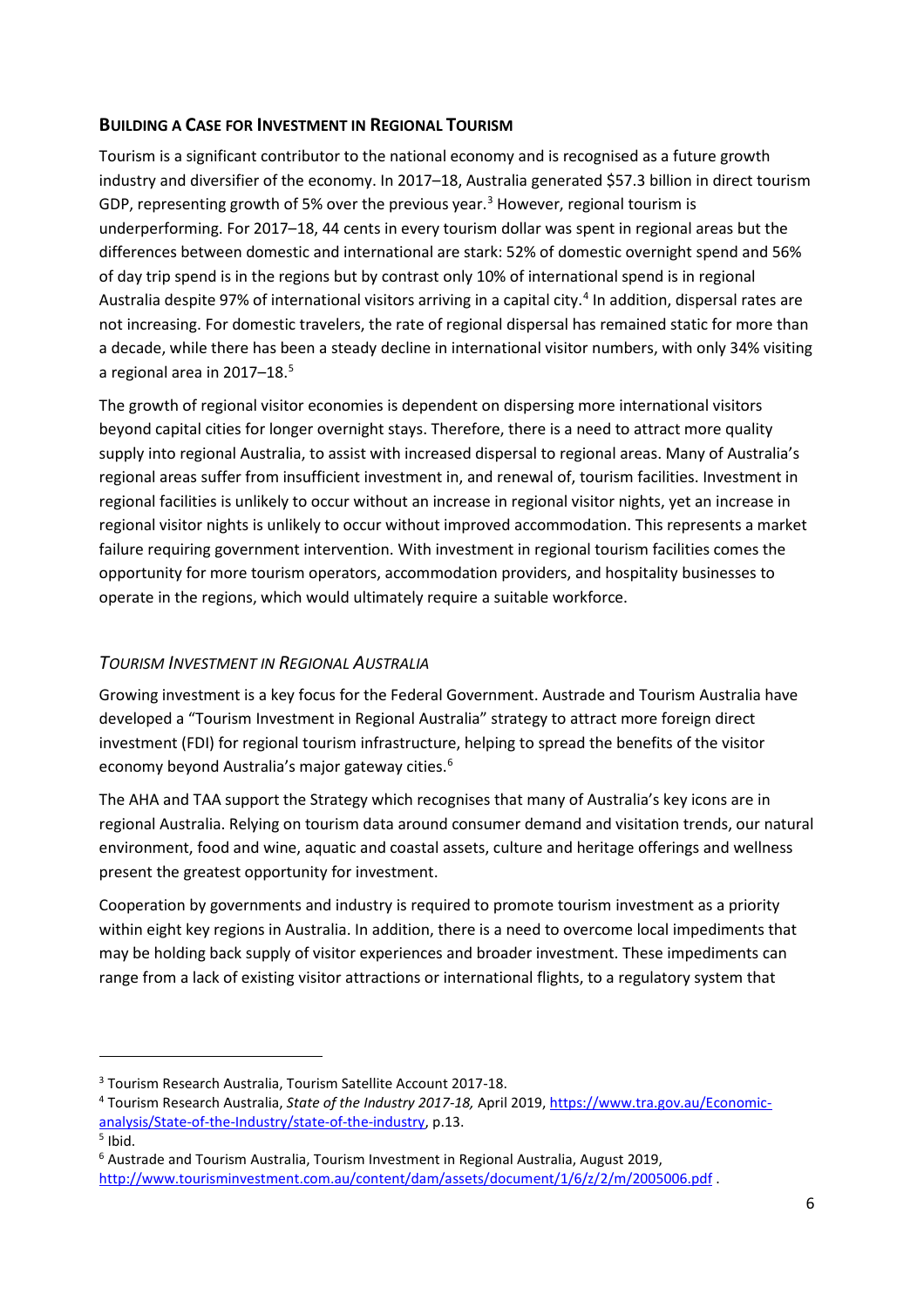makes investment challenging for the broader industry. For the investment strategy to succeed policies must be put in place to provide a local labour workforce population.

#### <span id="page-6-0"></span>*GOVERNMENT REGIONAL INFRASTRUCTURE INVESTMENT*

In the 2018-19 Federal Budget the Government committed to providing \$206.5 million over four years for round three of the *Building Better Regions Fund* to support investment in community infrastructure and capacity building projects in regional areas. This includes \$45 million to improve tourism related infrastructure which is of vital importance to increase regional dispersal and improve the capacity and attraction of regional visitor economies. The AHA and TAA welcome such moves. We also welcomed the recent announcement that the Business Events Bid Fund Program will become easier for regional destinations to access, which is expected to help attract new corporate visitors to regional Australia and provide significant return on investment.

Austrade and Tourism Australia's *Regional Tourism Infrastructure Investment Attraction Strategy 2016 – 2021* is important in facilitating regional investment, though its implementation within existing budget and resources – rather than receiving additional funding – is concerning.

#### *AHA AND TAA RECOMMEND*

- Government continue to invest in tourism-related infrastructure and facilities in regional areas to stimulate growth of visitation.
- Make a commitment via resources to enable the promotion of regional areas to potential overseas visitors.
- Continue to provide funding under the Building Better Regions Fund to facilitate growth in regional tourism infrastructure.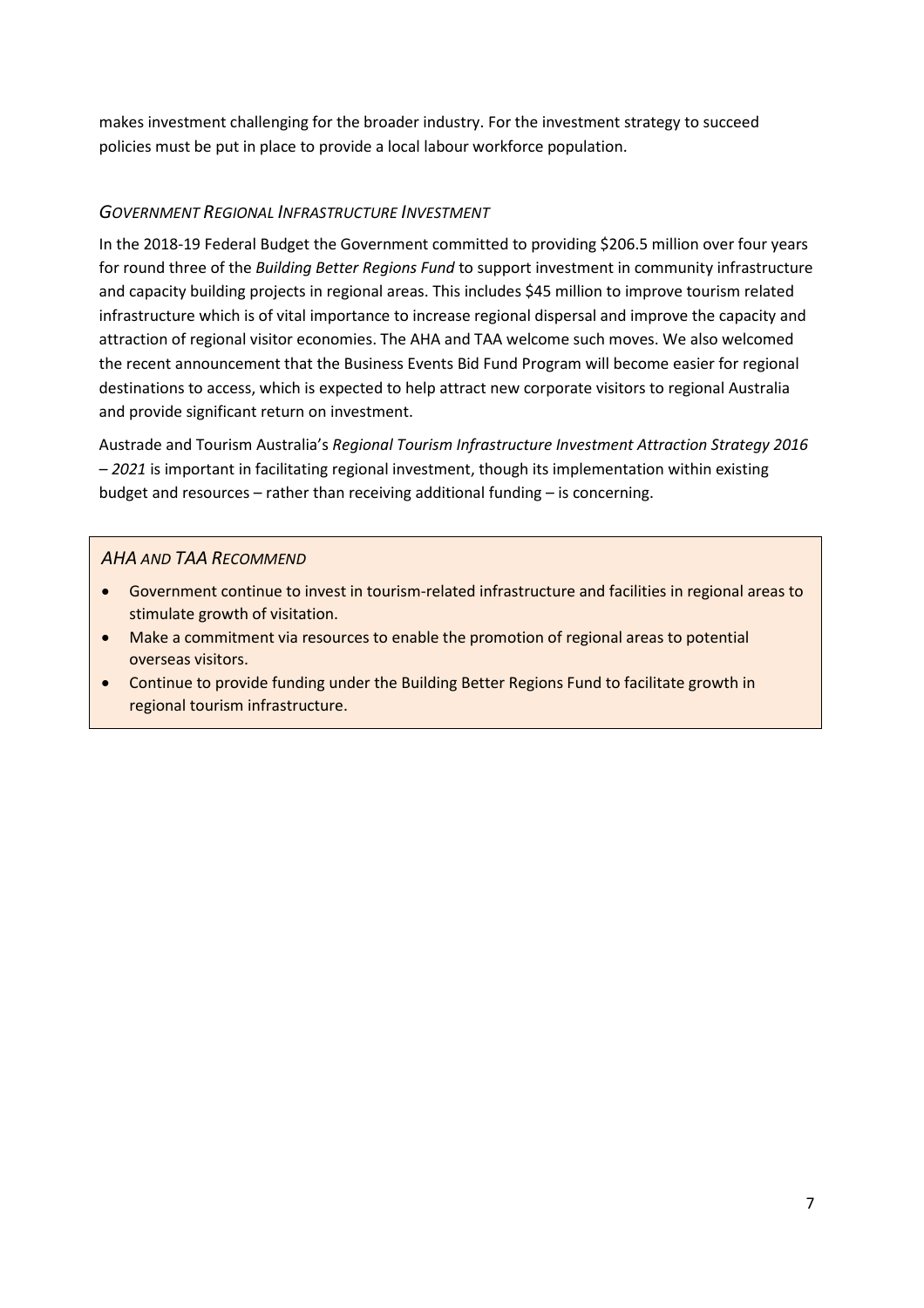#### <span id="page-7-0"></span>**GROWING THE LOCAL HOTEL AND HOSPITALITY WORKFORCE**

By May 2023 Accommodation and Food Services employment is projected to increase by 81,400 (or 9.1%). This includes a projected need for:

- 400 Hotel and Motel Managers (increase of 1.7%);
- 10,200 Accommodation and Hospitality Managers (increase of 9.4%);
- 13,300 Miscellaneous Hospitality, Retail and Service Managers (increase of 7.6%);
- 16,800 Chefs (increase of 16.7%);
- 14,100 Bar Attendants and Baristas (increase of 13.4%);
- 21,800 Waiters (increase of 21.8%); and
- 4,300 Housekeepers (increase of  $12.5\%$ ).<sup>[7](#page-7-2)</sup>

The Department of Employment, Skills, Small and Family Business has projected employment growth in regional Australia of 6.9% in accommodation and food services (in numbers, 21,100) to May 2023. $8$ 

Employing Australian workers is always the first priority of hotels and hospitality businesses. However, our research shows that the following combine to create substantial labour market gaps across the sector:

- Limited applicants with sufficient skills, education and experience;<sup>[9](#page-7-4)</sup>
- Competition from other sectors; $10$
- Growth in supply;
- Seasonality of demand in regional areas; and
- A lack of interest in careers in hospitality and tourism.  $11$

These factors are acutely felt by our members seeking to employ Australian workers in regional areas.

#### <span id="page-7-1"></span>*HOUSING AVAILABILITY IN REGIONAL AREAS*

A factor further compounding the issue of attracting a regional workforce is the shortage of long-term housing stock available. The rise of unregulated short-term accommodation through online platforms such as Airbnb and Stayz is having a negative impact on the availability of affordable housing options in regional areas. This is acutely felt during peak tourism periods when increases in unregulated shortterm accommodation removes stock from the long-term housing market. In popular regional destinations businesses have been forced to provide accommodation or subsidise the cost due to the lack of low cost housing options available to seasonal workers, adding to operational costs.

AHA and TAA have been lobbying state governments across the nation to regulate providers of unregulated short-term accommodation to address the distortion in the commercial accommodation market. Policy solutions include the introduction of mandatory registration, minimum requirements

 $\overline{a}$ 

<span id="page-7-2"></span><sup>7</sup> Department of Employment, Skills, Small and Family Business, Occupation Projections – five years to May 2023, [http://lmip.gov.au/default.aspx?LMIP/EmploymentProjections.](http://lmip.gov.au/default.aspx?LMIP/EmploymentProjections)

<span id="page-7-3"></span><sup>8</sup> Department of Employment, Skills, Small and Family Business, Regional Projections – five years to May 2023, [http://lmip.gov.au/default.aspx?LMIP/EmploymentProjections.](http://lmip.gov.au/default.aspx?LMIP/EmploymentProjections) 9 Ibid, p. 27*.*

<span id="page-7-5"></span><span id="page-7-4"></span><sup>10</sup> Ibid*.*

<span id="page-7-6"></span> $11$  Colmar Brunton, Australian Trade Commission. Tourism and Hospitality Careers, 8 March 2016.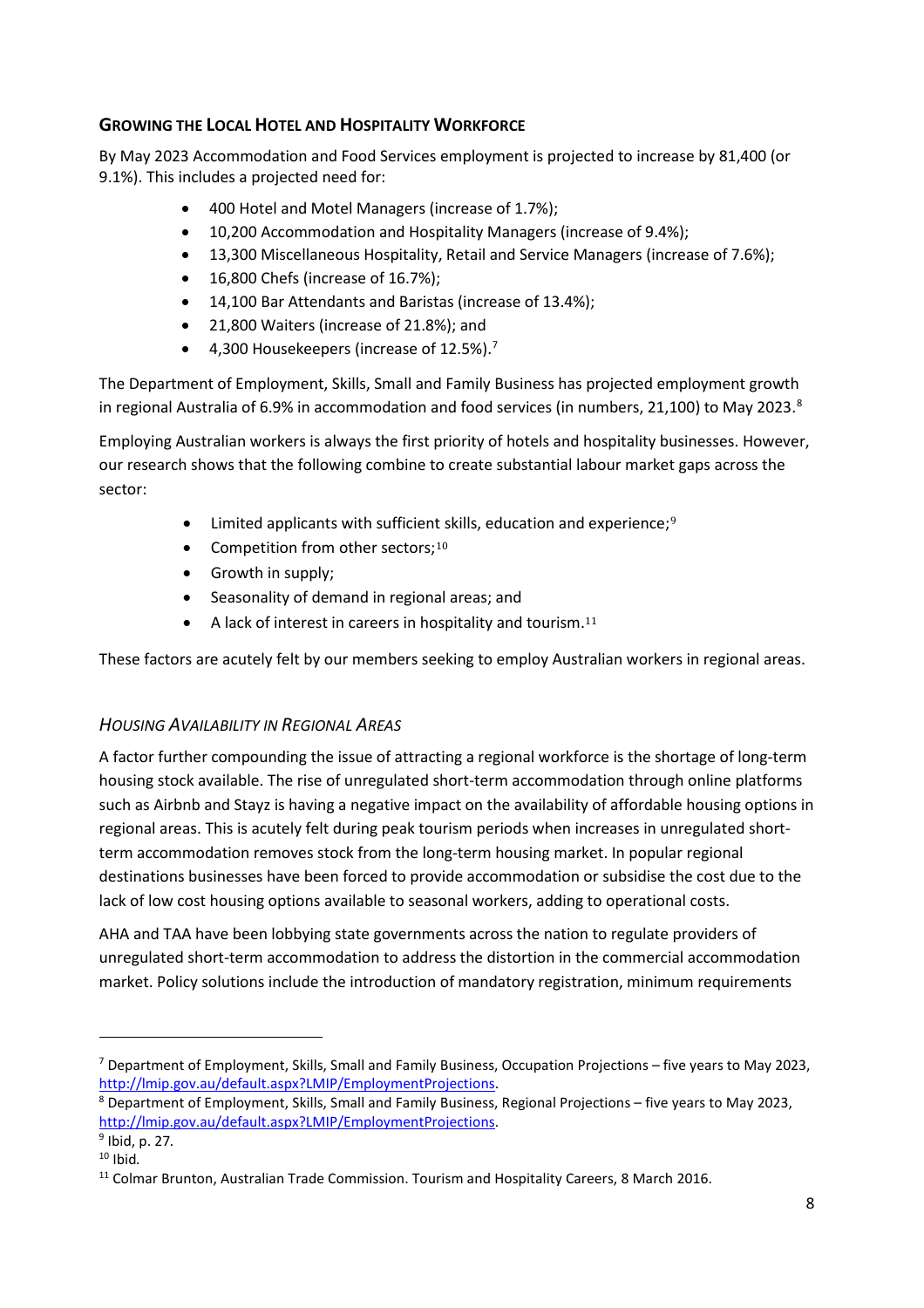and penalties for non-compliance to provide for better transparency, and compliance and enforcement to the benefit of communities, businesses and consumers.

Introduction of an effective regulatory framework would support future investment in commercial short-term accommodation. Investors would have greater confidence in the viability of investing in accommodation which will contribute towards building the capacity of regions to attract a range of visitors, from budget through to luxury tourism.

*Feedback from hotel and hospitality owners and operators:* 

*"We have had great difficulty in finding qualified chefs to work at our Tavern and also our Hotel. Placing advertisements in the paper constantly results in getting zero people answering the ads. In the end we have employed cooks who are not qualified to fill the gaps."*

#### Regional VIC

*"We have taken over 6 months to fill a chef position and are still looking for front of house staff in all areas paying above award rates."*

#### Mansfield VIC

*"Of note, qualified Australian chef's in particular are extremely hard to source and at times we are left having to utilise contracted chef's flown in from Darwin to come to Ceduna to relieve our staff until we can fill the void in our team. During this time there is the added expense of getting them here and home again as well as the increased pay rates whilst they are working."* 

Ceduna SA

*"Being in such a remote location it is very difficult to source labour, even locals within the Australian labour market. We will often need to use a recruitment agency to assist us in sourcing candidates, which brings with it significant recruitment costs. We have recruited a few managers from a recruitment agency with a cost of \$3,000 to \$5,000 per staff member, but unfortunately due to the remoteness of our location they may only stay with the business for 3 to 4 months."*

Coober Pedy SA

*"Our trade fluctuates wildly due to being a tourist beachside playground, attracting families and fishers during school holidays, long weekends etc. The problems we face include: a fluctuating need for casual workers; a significant lack of local workers forcing us to attract workers from elsewhere; and a shortage of affordable accommodation. Most of what is available during the busy tourist season is offered at Airbnb prices. This means we need more casual staff sourced from elsewhere. We normally employ uni students on break and overseas tourists on visa, but now coming to a small town for work is less attractive to them. Their goal is to work hard for a short time and save money quickly. Restricted wages and high accommodation costs make this difficult."*

Coral Coast, WA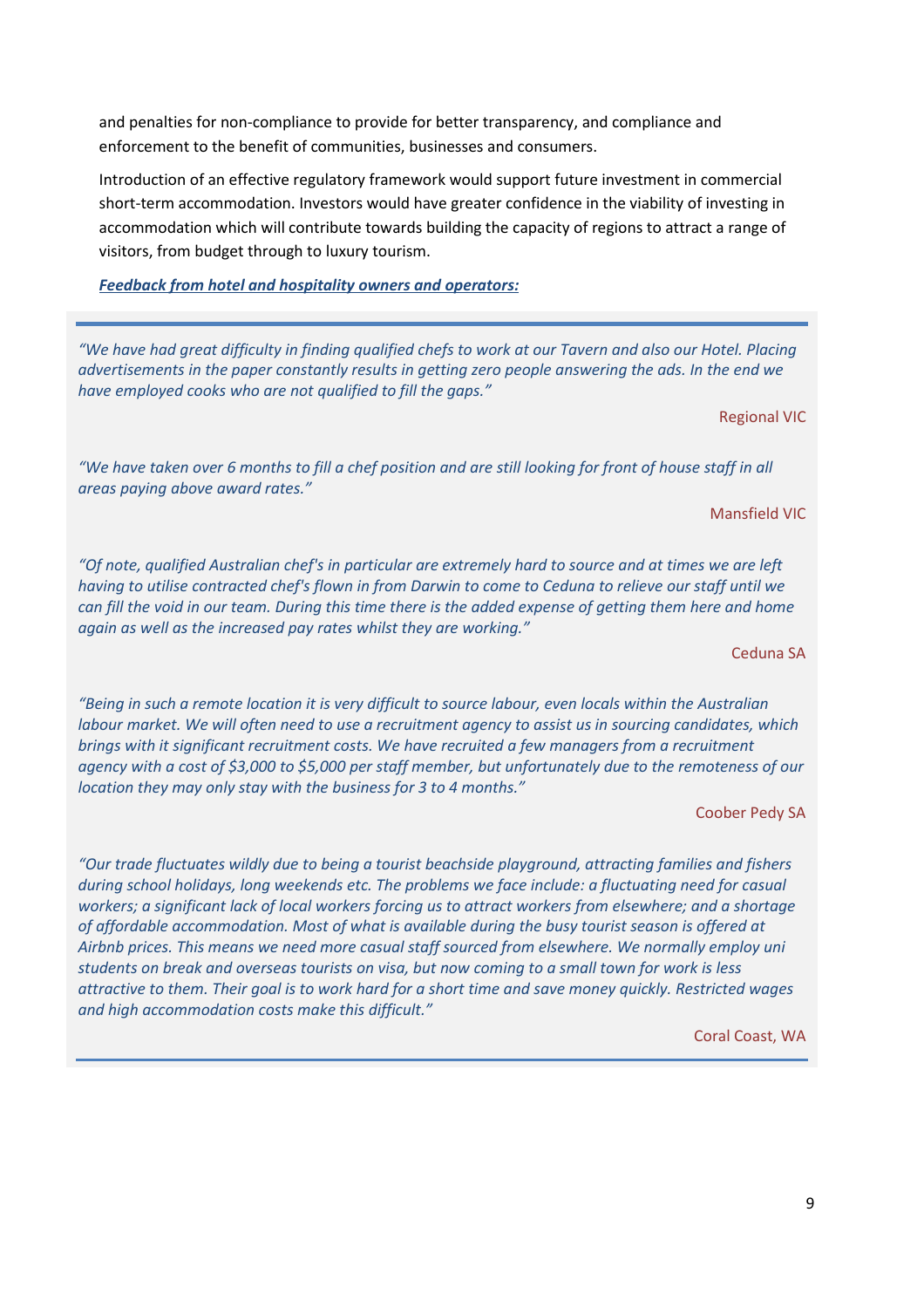#### <span id="page-9-0"></span>**SKILLING AUSTRALIANS**

The current training system is not providing the pipeline of Australian workers required for the hotel and hospitality sector. Accessible and relevant training at the secondary level is an important aspect of attracting students into the sector. Equally important for attracting students is reputable tertiary training that recognises the required skills and the pathways within the industry, which needs adequate funding support.

If we are to build a pipeline of local workers to fill skills shortages in the future, we require skilled workers today to help train and mentor Australian apprentices and trainees. If businesses cannot source a reliable, skilled and full time chef to service their needs, they cannot open. This jeopardises the jobs of other workers who are employed at the business. Addressing the long term skills shortage in key occupations in the hospitality industry (chefs, cooks and management employees) will take time as there are simply insufficient numbers of Australians currently ready, willing or able to fill these positions, nor are there a sufficient number in the pipeline. When sponsorship, training and application fees are taken into consideration, along with the time it takes to secure an overseas worker, it is far cheaper and easier to hire locally.

The AHA and TAA are taking steps towards encouraging Australians to enter the hotel and hospitality sector, and welcome government initiatives in this area, particularly around VET.

As part of the more general decline in apprentices, there has been considerable decline in Food Trades apprentices and trainees commencements, completions, and 'in-training' recorded for the September 2018 quarter. NCVER data shows that for the December 2018 quarter there was a decline across the board for food trades apprentices and trainees:

| Table 1: Apprentices and trainees March Quarter - Australia |                |                |  |  |  |
|-------------------------------------------------------------|----------------|----------------|--|--|--|
|                                                             | 2018-19 change | 2015-19 change |  |  |  |
| <b>Commencements</b>                                        | $-0.3%$        | $-39.9%$       |  |  |  |
| <b>Cancellations and withdrawals</b>                        | $-8.9%$        | $-38.4%$       |  |  |  |
| <b>Completions</b>                                          | $-5.4%$        | $-34.4%$       |  |  |  |
| In training as at 31 March 2019                             | $-6.3%$        | $-27.5%$       |  |  |  |

Source: NCVER, Apprentices and trainees 2019: March quarter – Australia

The hotel and hospitality sectors prioritise employing Australian workers, but there is a disconnect between the requirements of the industry and the skills and workers currently available and this is even more pronounced in regional Australia. The skills shortage will not improve unless a holistic approach to addressing the current challenges to the VET sector is taken in alignment with industry.

Government has recognised the need to improve student and industry perceptions and engagement with the VET sector, and to that end a number of initiatives have been undertaken. Some measures we note have had a positive effect including:

- Introduction of the *National Vocational Education and Training Regulator Amendment Bill 2015*.
- Introduction of the *National Training Complaints Hotline.*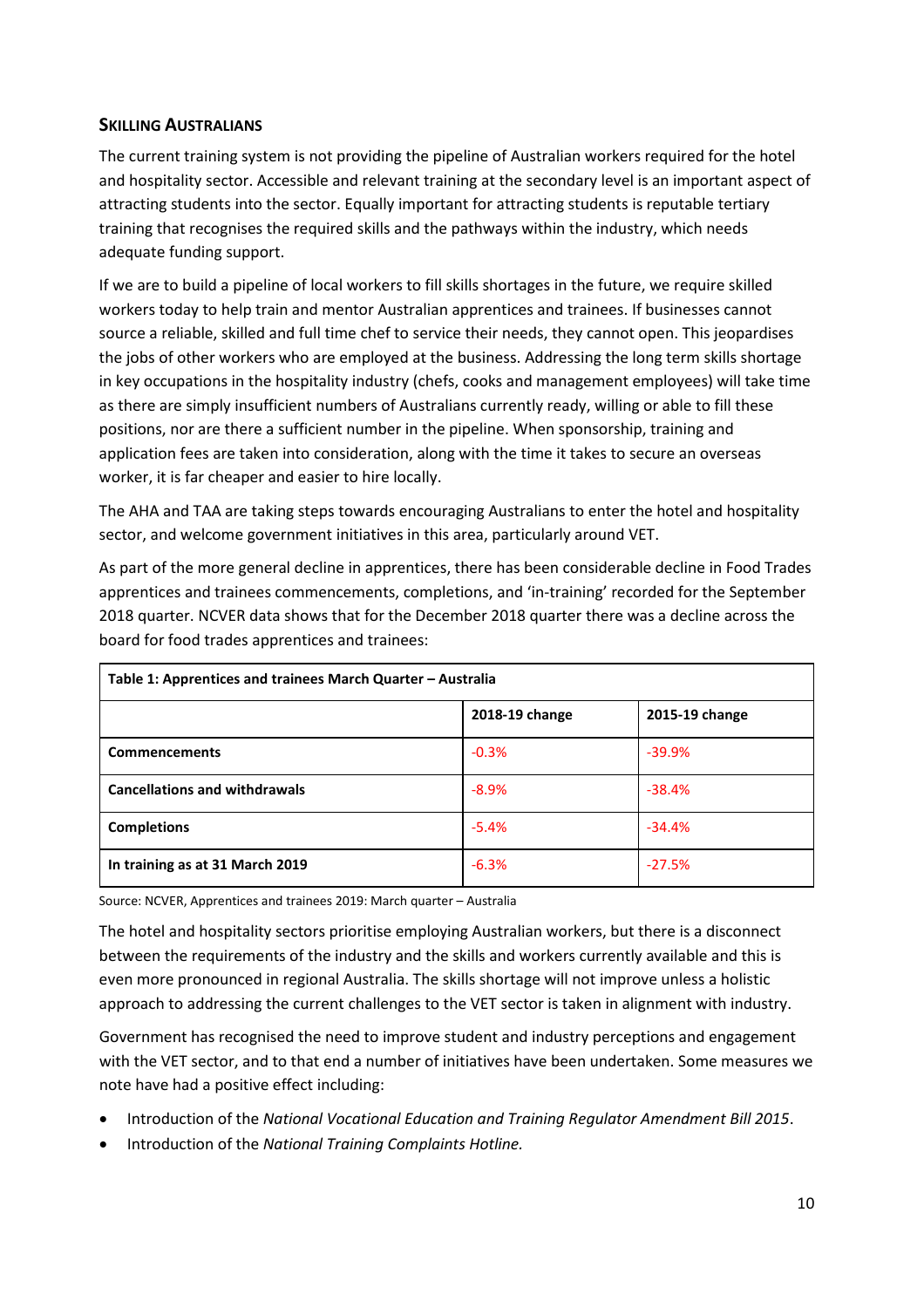• *Completion of the Joyce VET Review and establishment of an independent expert advisory panel chaired by the Hon Steven Joyce.*

#### *Feedback from hotel and hospitality owners and operators:*

*"The standard of apprentices has been frustrating. We have employed mature age apprentices as well as the school based apprentices. The basic skills (the old reading, writing and arithmetic) are very poor which makes it difficult to teach them the basics. Attitude is another major concern. Attending classes seems to be of little concern and extremely frustrating for the TAFE teachers as well for us."*

Regional hotel owner, VIC

*"We had a history of hiring locals there and while it's been more stable in that Chefs remain more loyal and consistent throughout their term, it's when we have to replace them or get assistance over peak summer periods, we fall down. We have never been able to attract candidates to stay on if they are from out of town, or otherwise there are no qualified locals seeking Chef positions."*

Group owner, various regional/metropolitan locations

One area that has considerably declined is adult apprenticeships due to the considerable costs attached to employing and training them versus apprentices under 21. This decline is attributed to:

- the discontinuation and changes to incentive arrangements for adult apprentices and existing workers under the Commonwealth Australian Apprentices Incentives Program; and
- The Fair Work decision to increase adult apprentice wages to 80% of the adult wage in year one from 1 January 2014. Prior to 2014, the minimum wages applying to apprentices was the same regardless of age.

As a result of these changes NCVER data showed that 66% of adult trade apprentices obtained jobs compared to 84% of younger apprentices. We welcomed the Federal Government's announcement extending the current Adult Apprenticeship incentive to 21 – 24 year olds. However, the policy settings prohibit take-up of the incentive by the hospitality sector as "*an Australian Apprentice must be in receipt of an 'actual wage' paid by the employer at the date of commencement or recommencement, which is equal to or greater than the National Minimum Wage*." We recommend that this wording (in red text above) is amended to 'the minimum rate of pay for an adult apprentice in the applicable modern award for the industry'.

There is the potential for considerable shortages in regional areas for the hotel and hospitality sector in coming years. Given that feedback from our members shows that there are already shortages and difficulties in sourcing employees – especially in regional Australia – AHA and TAA seek assistance with growing the local pipeline of employees.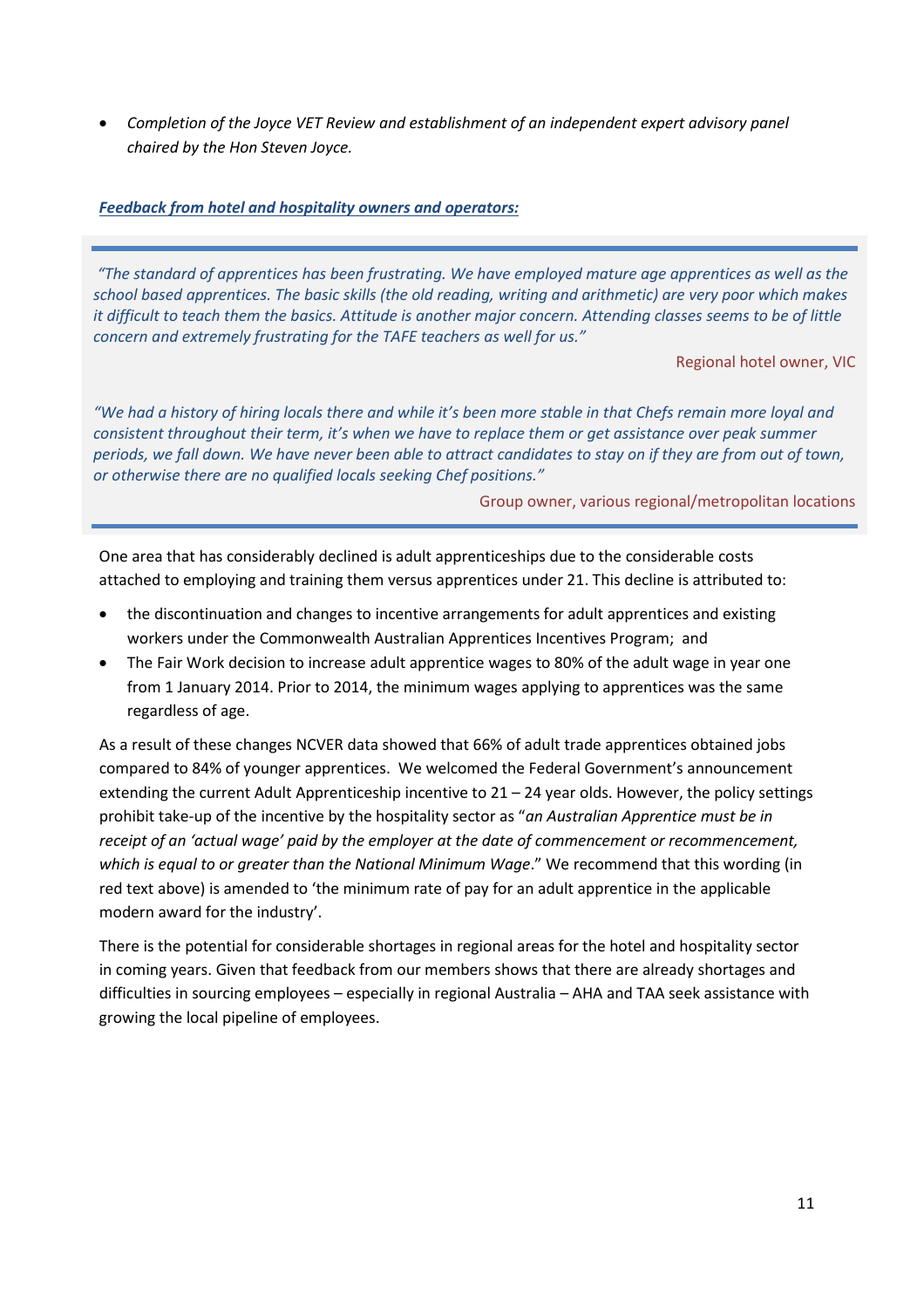#### *AHA AND TAA RECOMMEND*

- Government to coordinate and facilitate connections between schools, training providers, and industry to better develop skills-based education.
- Government provide funding support for industry led initiatives that both promote the sector and provide actual pathways into the sector.
- Reverse the funding decline in VET and review VET Student Loans to widen their availability and make them competitive with higher-education loans.
- Consider incentives and initiatives to attract more Australians into the industry such as:
	- o Work with industry to identify pre-apprenticeship programs;
	- o Continue to provide incentives for employers who hire adult apprentices, and revise wording of the Adult Apprenticeship incentive to be in line with the modern award, rather than the National Minimum Wage.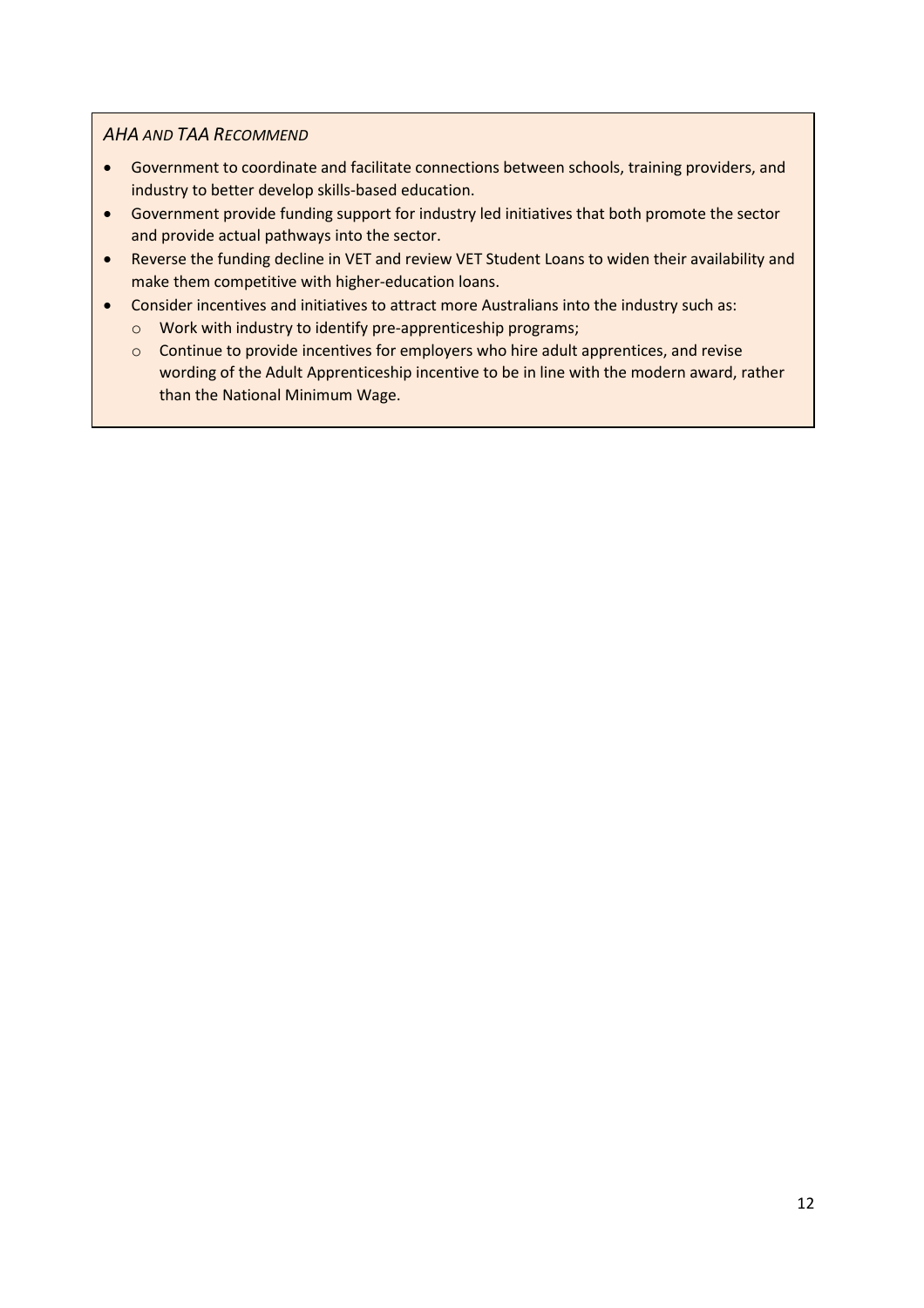#### <span id="page-12-0"></span>**SKILLED MIGRATION**

The hotel sector, particularly in regional Australia, relies on workers from overseas, both skilled and unskilled, for a range of different roles and they have become critical to the operation of many regional hospitality businesses. International workers are important in filling vacancies unable to be filled by the local labour supply, training and mentoring Australian workers and in facilitating the global exchange of skills through intra-corporate transfers (ICTs). It is not however, the preference of business owners, and does not present a cheaper option, particularly once time and costs associated with administration, sponsorship training and application fees are taken into consideration.

Operators in NSW have reported that visa restrictions are among the most common reasons they have lost key operational staff.<sup>[12](#page-12-2)</sup> To provide a snapshot, approximately 7.9% of NSW operators' international workers are temporary skilled migrants on short term arrangements. [13](#page-12-3)

A relevant matter to addressing skills shortages in the tourism industry is the flexibility of the skills list in responding to the changing needs of the workforce. The lists should be broad enough to respond to the needs of different industries, as well as account for regional differences and fluctuations in the market, but also have caveats to protect against integrity concerns. The hotel and hospitality sector is unique, and whilst it has recruitment needs like other sectors that cannot always be filled by Australian workers, it also operates as part of a wider global industry and relies on being attractive to skilled workers from overseas.

The identification of national skills shortages is an outcome of the assessment undertaken by the Department on a 6 monthly basis.<sup>[14](#page-12-4)</sup> The methodology used by the Department has improved over the past three years to meet the increasing demands of industry for more responsive and timely identification of shortages. TAA notes the reviews into skills and migration being undertaken and welcomes these efforts from the government.

#### <span id="page-12-1"></span>*PROCESSING DELAYS AND COSTS*

There are high economic and productivity costs to seeking out an employee from overseas. Employers who do utilise temporary skilled migration are paying high costs to do business in terms of sponsorship. This becomes a tax on business productivity. The average cost to hotels of employing a person on a STSOL visa averages \$6,100 with a maximum of \$9,000. For a MLTSSL visa the cost averages \$6,500 with a maximum of  $$11,000$ .<sup>[15](#page-12-5)</sup> There is also a minimum income threshold that applies to all occupations. As these businesses cannot source suitably skilled Australian workers, they are forced to pay these additional sponsorship costs.

Of equal concern is the length of time taken in processing, impacting hotel and employee productivity, though AHA and TAA acknowledge that Sponsorship Accreditation goes some way to addressing processing times. The STSOL average processing time stated by operators of 2.9 months is longer than

<span id="page-12-2"></span><sup>12</sup> Ibid, p. iv*.*

<span id="page-12-3"></span><sup>&</sup>lt;sup>13</sup> Tourism Accommodation Australia (NSW), NSW Hotel Labour Benchmarking Study 2019, January 2019, p. 16-17.

<span id="page-12-4"></span><sup>14</sup> Department of Jobs and Small Business, *Migration Occupation Lists – Update and Methodology*, [https://docs.jobs.gov.au/documents/skilled-migration-occupation-lists-proposed-methodology.](https://docs.jobs.gov.au/documents/skilled-migration-occupation-lists-proposed-methodology) 15 Tourism Accommodation Australia NSW, *Hotel Labour Benchmarking Study,* 2019, p 18.

<span id="page-12-5"></span>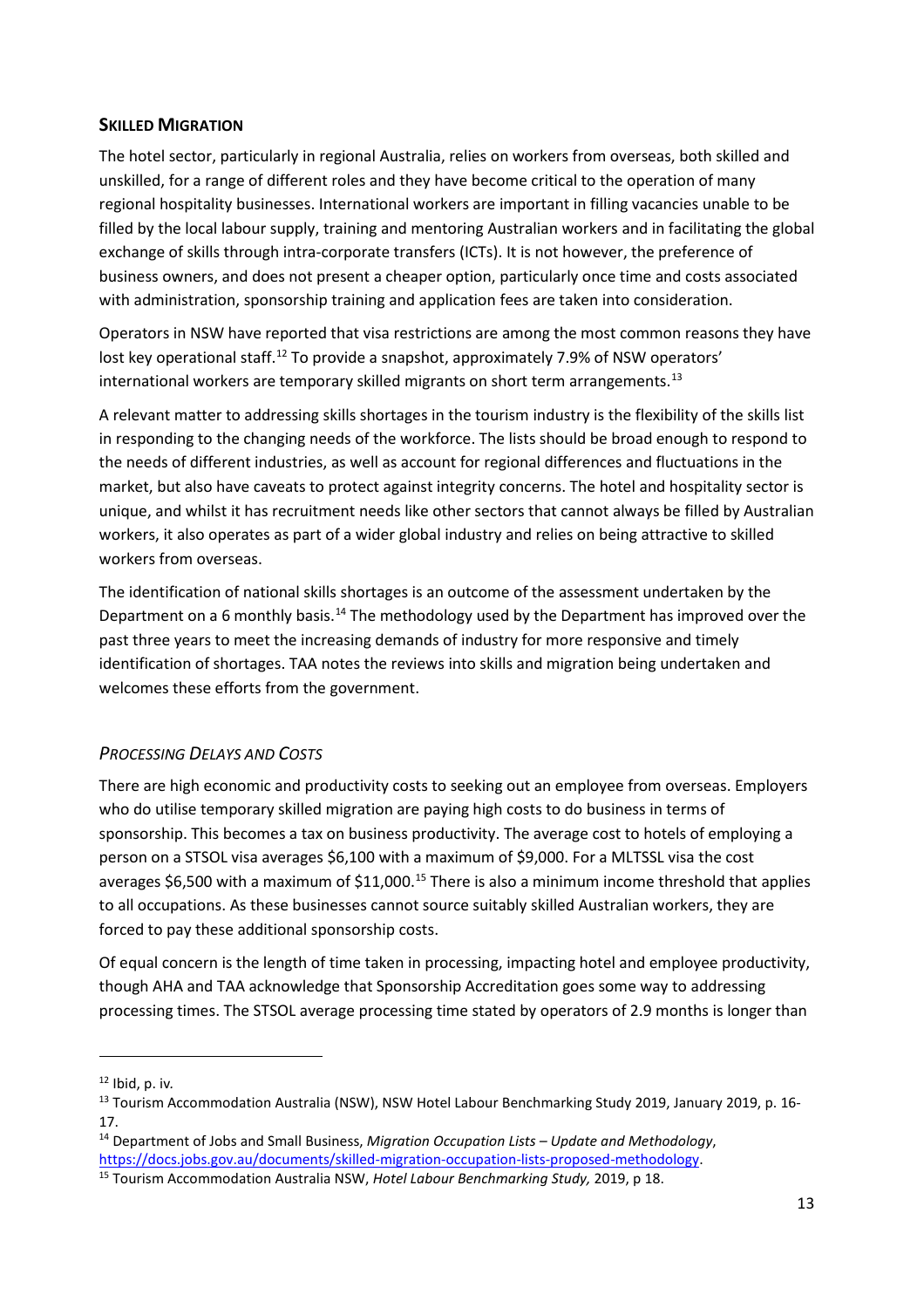the 90% processing time of 48 days reported by Department of Home Affairs (DHA) (see table below), whilst the average processing time stated by operators for the MLTSSL of 4.3 months is considerably longer than the 90% processing time of 43 days reported by DHA.

| Table 2: Global Visa Processing Times as at 18 July 2019 |                     |                           |                           |  |  |  |
|----------------------------------------------------------|---------------------|---------------------------|---------------------------|--|--|--|
| Visa                                                     | <b>Stream</b>       | 75% of visas<br>processed | 90% of visas<br>processed |  |  |  |
| 482 - Temporary Skill Shortage visa (subclass 482)       | Short-term          | 32 days                   | 48 days                   |  |  |  |
| 482 - Temporary Skill Shortage visa (subclass 482)       | Medium-term         | 22 days                   | 43 days                   |  |  |  |
| 482 - Temporary Skill Shortage visa (subclass 482)       | Labour<br>Agreement | 20 days                   | 43 days                   |  |  |  |
| 482 - Temporary Skill Shortage visa (subclass 482)       | Nomination          | 8 days                    | 11 days                   |  |  |  |

Source[: https://immi.homeaffairs.gov.au/visas/getting-a-visa/visa-processing-times/global-visa-processing-times](https://immi.homeaffairs.gov.au/visas/getting-a-visa/visa-processing-times/global-visa-processing-times)

#### *Feedback from hotel and hospitality owners and operators:*

#### <span id="page-13-0"></span>*WORKING HOLIDAY MAKERS*

*"Sponsorship for regional area jobs takes the same amount of time period as in other main cities. Can it be reduced to get the applicant earlier? We are included in the working holiday [maker program] in the first year, however can we be included in the dedicated area for them to collect their days for second or third year?"*

#### Regional Accommodation Hotel, NSW

*"The ability to allow people working in Hospitality in Lorne to obtain a Second year Working Visa would provide us with a larger pool of people to hire, the ability to be more selective and meet our staffing requirements. The result would then be a much better customer experience through the ability to hold staff for a minimum of 3 months and allow better training. … It is imperative if we want to provide great experiences for tourists both local and abroad and improve the Great Ocean Road as our premier tourist destination that we gain support around both second year holiday visas and access to allowing easier employment of staff on regional visas."*

Hotel, Lorne VIC

AHA and TAA welcome changes to the *Working Holiday Maker* (WHM) visas, particularly the third year visa option and increase of the number of places available on 462 visas by lifting annual caps to a number of countries. The increase in age limit (to 35 years) for some countries is also a positive step to expand the program.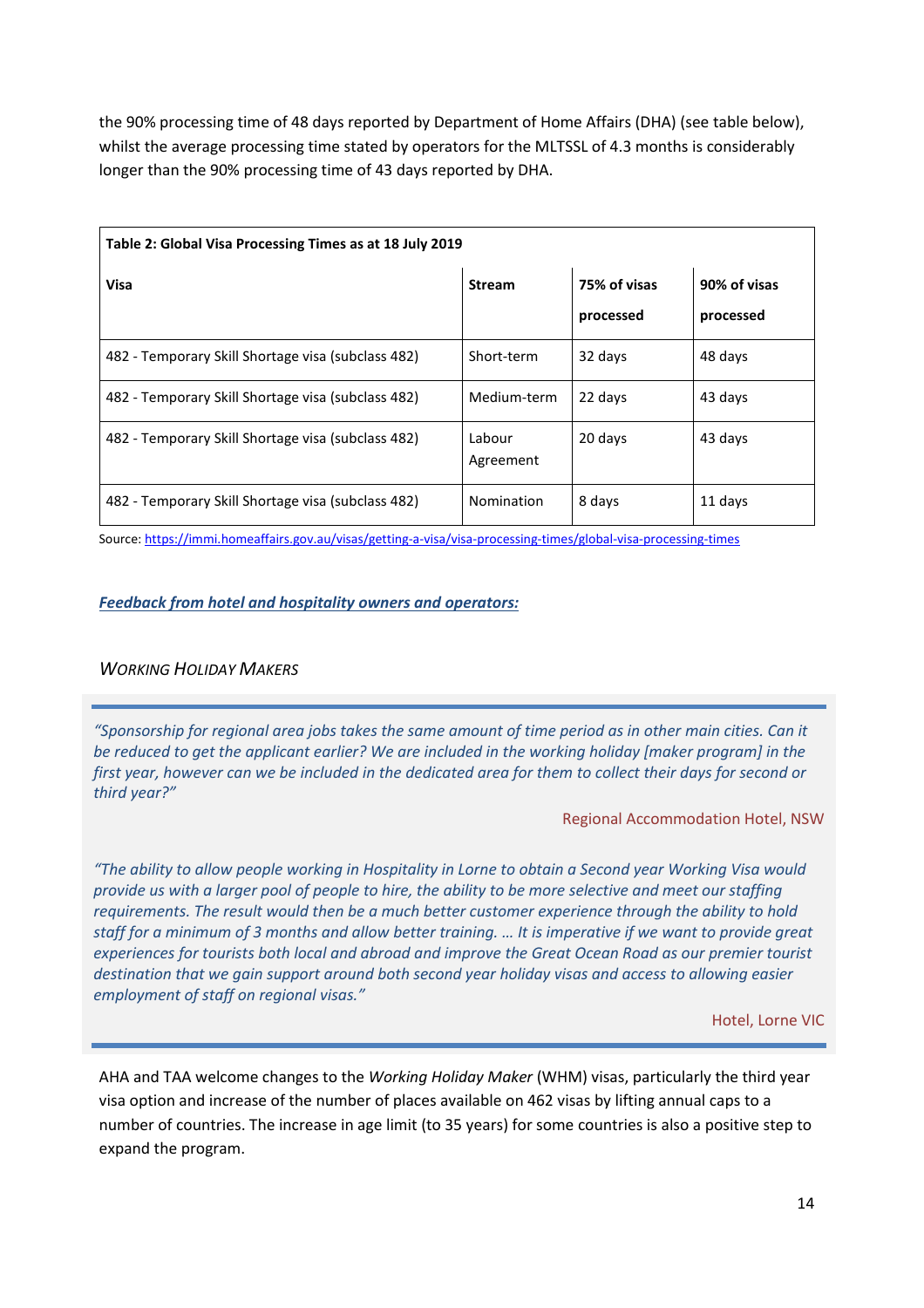Where we see an opportunity is around the regional requirement for the second and third years of the WHM visa. We seek to make hospitality/tourism an approved industry for specified work relating to eligibility requirements for a second or third working holiday visa. Regional members in particular need assistance with both skilled and unskilled migration, and at present WHM visas do not adequately assist with meeting workforce requirements.



#### <span id="page-14-0"></span>*VISA FEES AND CHARGES*

A key consideration in Australia's overall

competitiveness as a destination for WHMs is the cost of visa fees and supplementary charges, along with visa processing times (see Figure: 'Working Holiday Visa Maximum Fees'). TAA research on *Visa Competitiveness in Asian Markets* (attached) showed that visa fees are amongst the least competitive and processing times are also relatively uncompetitive when compared to the other destinations. Our research also showed that when all fees are added, including passenger movement charges, Australia is amongst the countries that have the most expensive visa costs, along with the UK*.* [16](#page-14-1) We welcome the benchmarking effort that has been announced by the government.

#### *AHA AND TAA RECOMMEND*

- Government continue to engage with industry in determining workforce shortages, including regular consultation i.e. the Traffic Light Bulletin and approaching relevant industry bodies.
- Recognise that skilled migration is crucial in meeting labour and skills shortages in the tourism and hospitality sectors by ensuring policy settings are put in place that facilitate fast and reliable skilled migration:
	- $\circ$  Halve the Skilling Australians Fund levy (SAF) to \$600 for small business and \$900 for large businesses for each sponsored temporary migrant, in recognition of the already significant costs associated with accessing overseas labour.
	- o Maintain the Accredited Sponsorship Programme that recognises employers who operate with integrity by providing faster processing times.
	- o Conduct regular audits to identify issues that cause delays in processing times and implement stated time frames for processing, providing regular updates on how these are being achieved.
- Maintain flexibility in the skills list but introduce caveats to protect against integrity concerns.
- Maintain the inclusive nature of the WHM visa but improve competitiveness in terms of processing times.
- Hospitality/Tourism to be added as an approved industry to enable WHMs to complete their specified work in resorts, hotels, and pubs.
- Commence benchmarking visa fees and charges and processing times to ensure we remain competitive as a tourist destination.

<span id="page-14-1"></span><sup>16</sup> Tourism Accommodation Australia, *Visitor Visas for Asian Markets: Comparison Between Australia and Key Competitors*, May 2018.